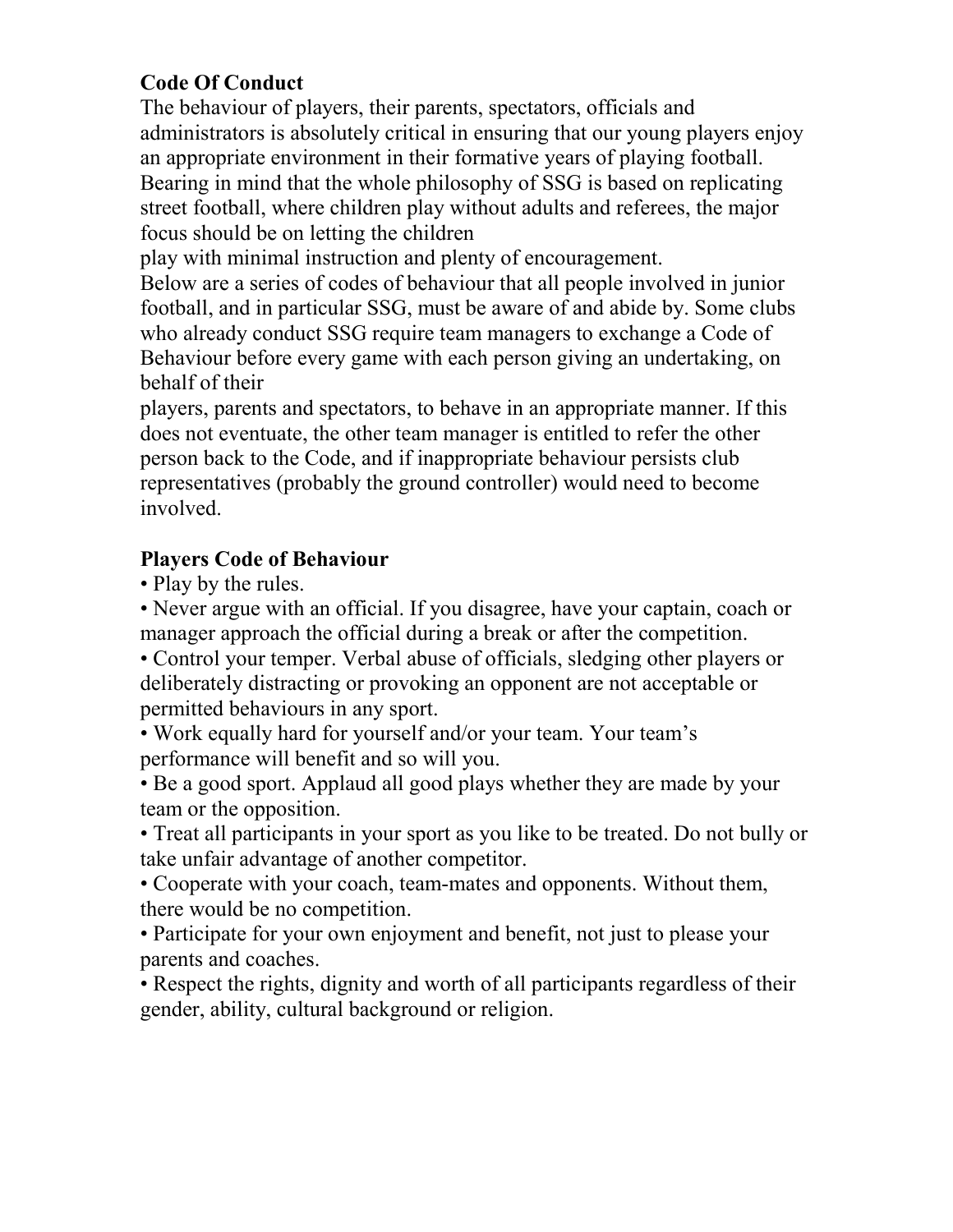#### **Coaches Code of Behaviour**

• Remember that young people participate for pleasure, and winning is only part of the fun.

• Never ridicule or yell at a young player for making a mistake or not coming first.

• Be reasonable in your demands on players' time, energy and enthusiasm.

• Operate within the rules and spirit of your sport and teach your players to do the same.

• Ensure that the time players spend with you is a positive experience. All young people are deserving of equal attention and opportunities.

• Avoid overplaying the talented players; the "just average" need and deserve equal time.

• Ensure that equipment and facilities meet safety standards and are appropriate to the age and ability of all players.

• Display control, respect and professionalism to all involved with the sport. This includes opponents, coaches, officials, administrators, the media, parents and spectators. Encourage players to do the same.

• Show concern and caution towards sick and injured players. Follow the advice of a physician when determining whether an injured player is ready to recommence training or competition.

• Obtain appropriate qualifications and keep up to date with the latest coaching practices and the principles of growth and development of young people.

• Any physical contact with a young person should be appropriate to the situation and necessary for the player's skill development.

• Respect the rights, dignity and worth of every young person regardless of their gender, ability, cultural background or religion.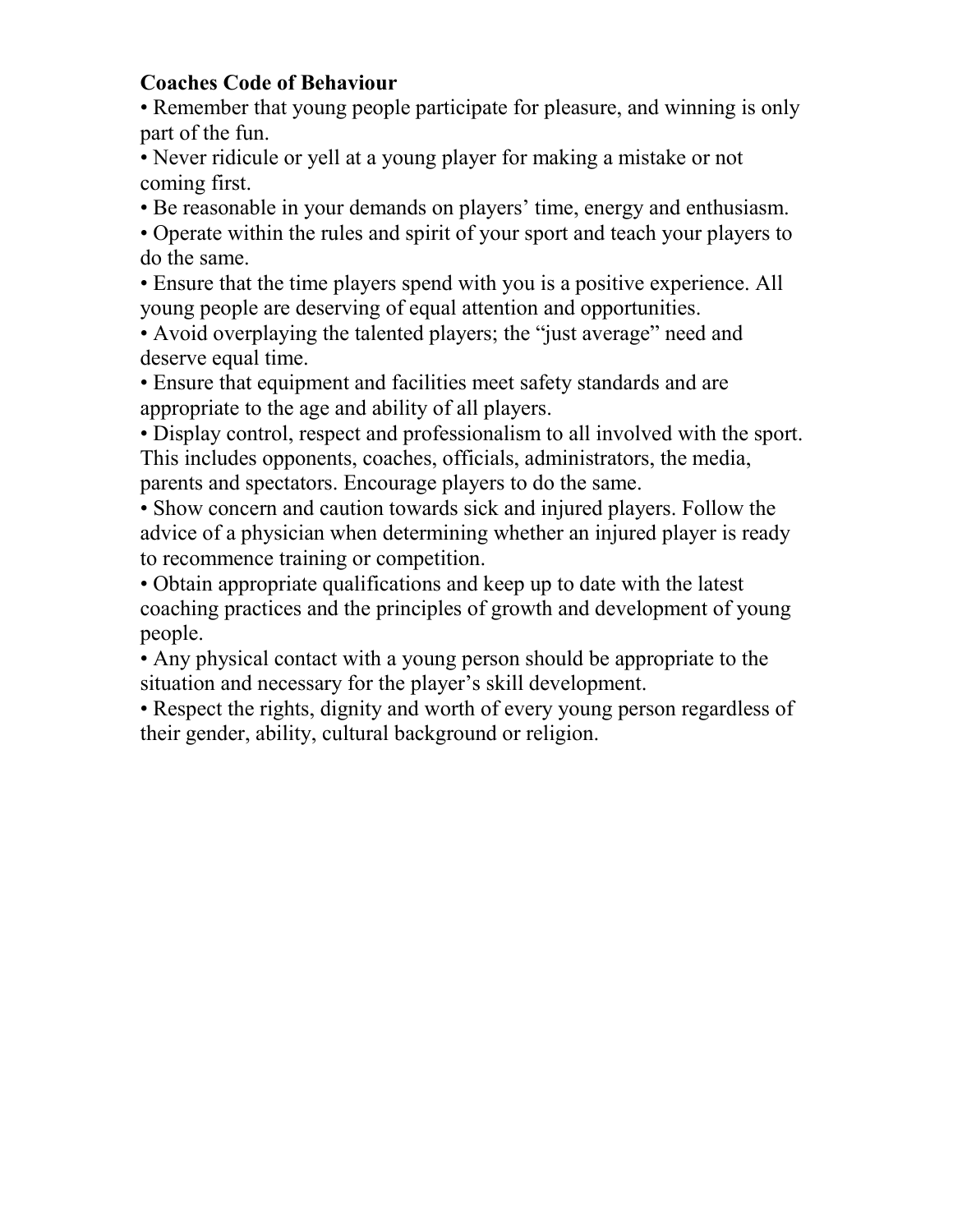#### **Parents Code of Behaviour**

• Remember that children participate in sport for their enjoyment, not yours.

• Encourage children to participate, do not force them.

• Focus on your child's efforts and performance rather than whether they win or lose.

• Encourage children to play according to the rules and to settle disagreements without resorting to hostility or violence.

• Never ridicule or yell at a child for making a mistake or losing a competition.

• Remember that children learn best by example. Appreciate good performance and skilful plays by all participants.

• Support all efforts to remove verbal and physical abuse from sporting activities.

• Respect officials' decisions and teach children to do likewise.

• Show appreciation for volunteer coaches, officials and administrators. Without them, your child could not participate.

• Respect the rights, dignity and worth of every young person regardless of their gender, ability, cultural background or religion.

## **Officials Code of Behaviour**

• Modify rules and regulations to match the skill levels and needs of young people.

• Compliment and encourage all participants.

- Be consistent, objective and courteous when making decisions.
- Condemn unsporting behaviour and promote respect for all opponents.
- Emphasise the spirit of the game rather than the errors.

• Encourage and promote rule changes that will make participation more enjoyable.

• Be a good sport yourself. Actions speak louder than words.

• Keep up to date with the latest trends in officiating and the principles of growth and development of young people.

• Remember, you set an example. Your behaviour and comments should be positive and supportive.

• Place the safety and welfare of the participants above all else.

• Give all young people a "fair go" regardless of their gender, ability, cultural background or religion.